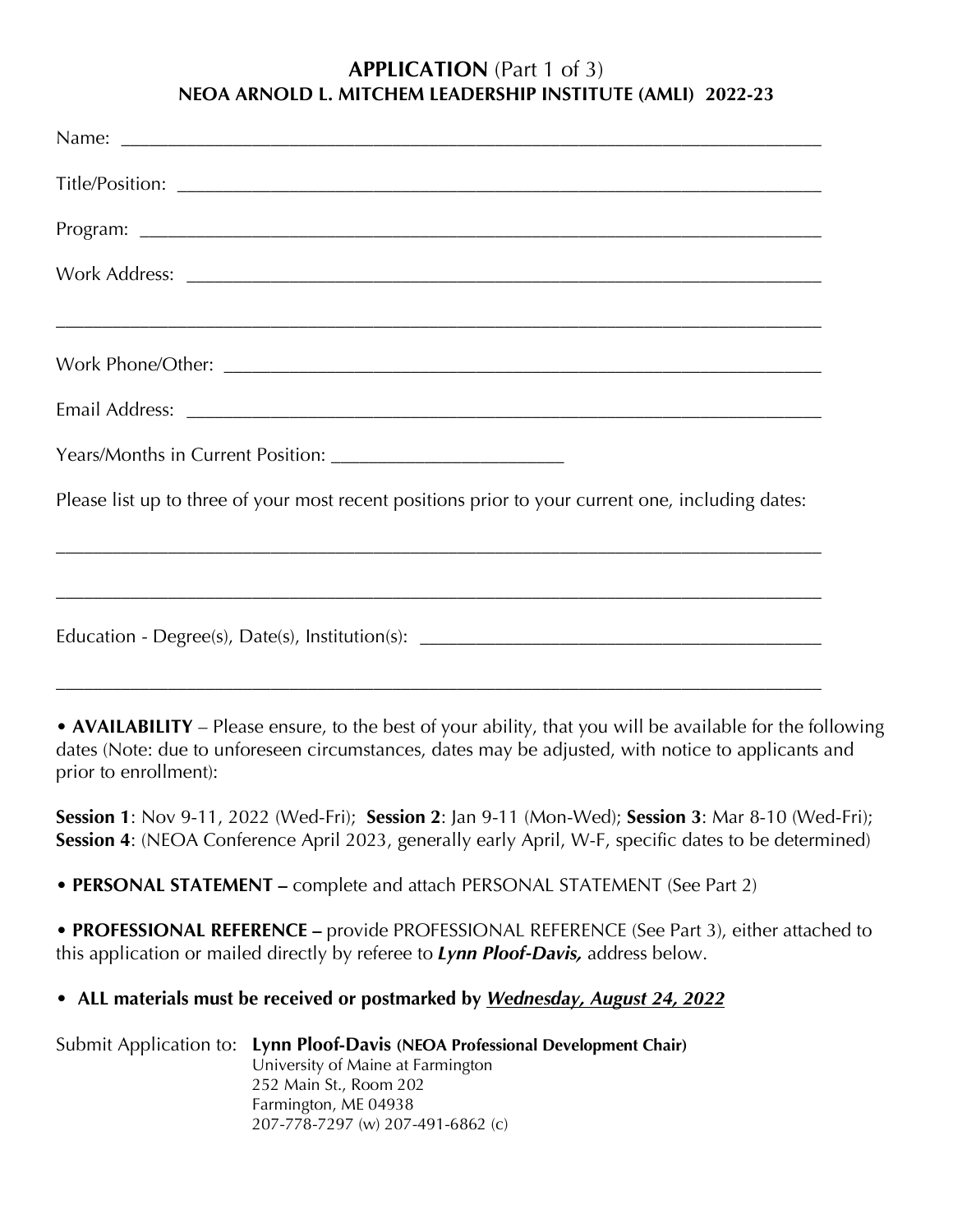# **PERSONAL STATEMENT** (Part 2 of 3)

### **NEOA ARNOLD L. MITCHEM LEADERSHIP INSTITUTE 2022-23**

Please provide us with a personal statement (up to 1000 words) that describes your interest in The Arnold L. Mitchem Leadership Institute. Address the following:

- 1. What is your current position and what are the various leadership roles you perform?
- 2. What is it that you value about the work that you do and what keeps you motivated?
- 3. What are your professional goals now, in five years, and in ten years?
- 4. What are some of the strengths and challenges of your leadership style?
- 5. What do you hope to learn and what skills do you hope to develop at the Institute?
- 6. Describe your supervisor's support of your participation in The Leadership Institute (all 4 sessions) and, if relevant, their willingness to cover the Institute fee and travel costs, and to provide leavetime. If your supervisor is not willing or able to provide such support, please explain how you intend to meet these requirements.

Please submit your personal statement on separate sheets. Sign and attach this page.

| Name:      |  |  |  |
|------------|--|--|--|
| Signature: |  |  |  |
| Date:      |  |  |  |

• **NEOA Membership** - please check one:

\_\_\_\_\_ I am currently a member of NEOA

\_\_\_\_\_ I have submitted my membership form and fee for 2022-2023 membership form: http://www.neoaonline.org/m\_newmember.php

# **•** *Optional* **information**: Race/Ethnicity (check all that apply)

- 
- 
- $\square$  Asian  $\square$  White
- $\square$  Biracial/Multiracial  $\square$  Other
- $\Box$  African American/Black  $\Box$  American Indian/Alaskan Native
- $\square$  Latino/a, Hispanic  $\square$  Native Hawaiian/Pacific Islander
	-
	-